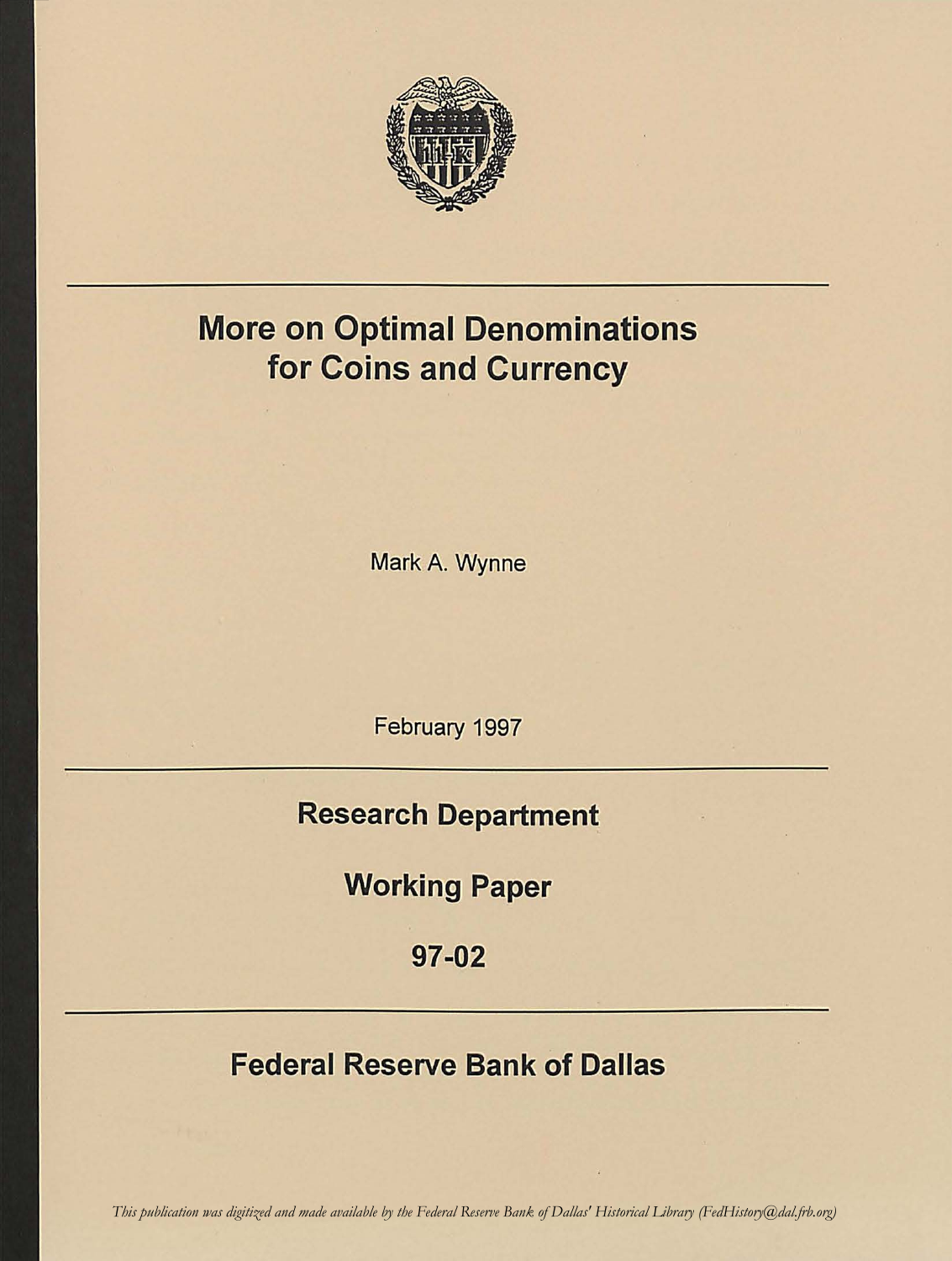# More on optimal denominations for coins and currency<sup>\*</sup>

Mark A. Wynne Research Departrnent Federal Reserve Bank of Dallas 2200 North Pearl Street Dallas TX 75201

> October, 1996 Revised: February 1997

Abstract: Telser (1995) has shown that the problem of Bâchet helps answer the question of the optimal denominational structure of currency in the U.S. and U.K. This note provides further evidence to support this claim using cross-country data.

Keywords: Currency denominations; problem of Bichet.

IEL classification: E42

\*Correspondence to: Mark A. Wynne, Research Department, Federal Reserve Bank of Dallas, 2200 North Pearl Street, Dallas, TX 75201. Phone: 214-922-5159. Fax: 214-922-5194. Email: mark.a.wynne@dal.frb.org. I thank Carrie Kelleher for her assistance in preparing this note and a referee for comments. The views in this paper are those of the author and do not necessarily reflect the views of the Federal Reserve Bank of Dallas or the Federal Reserve System.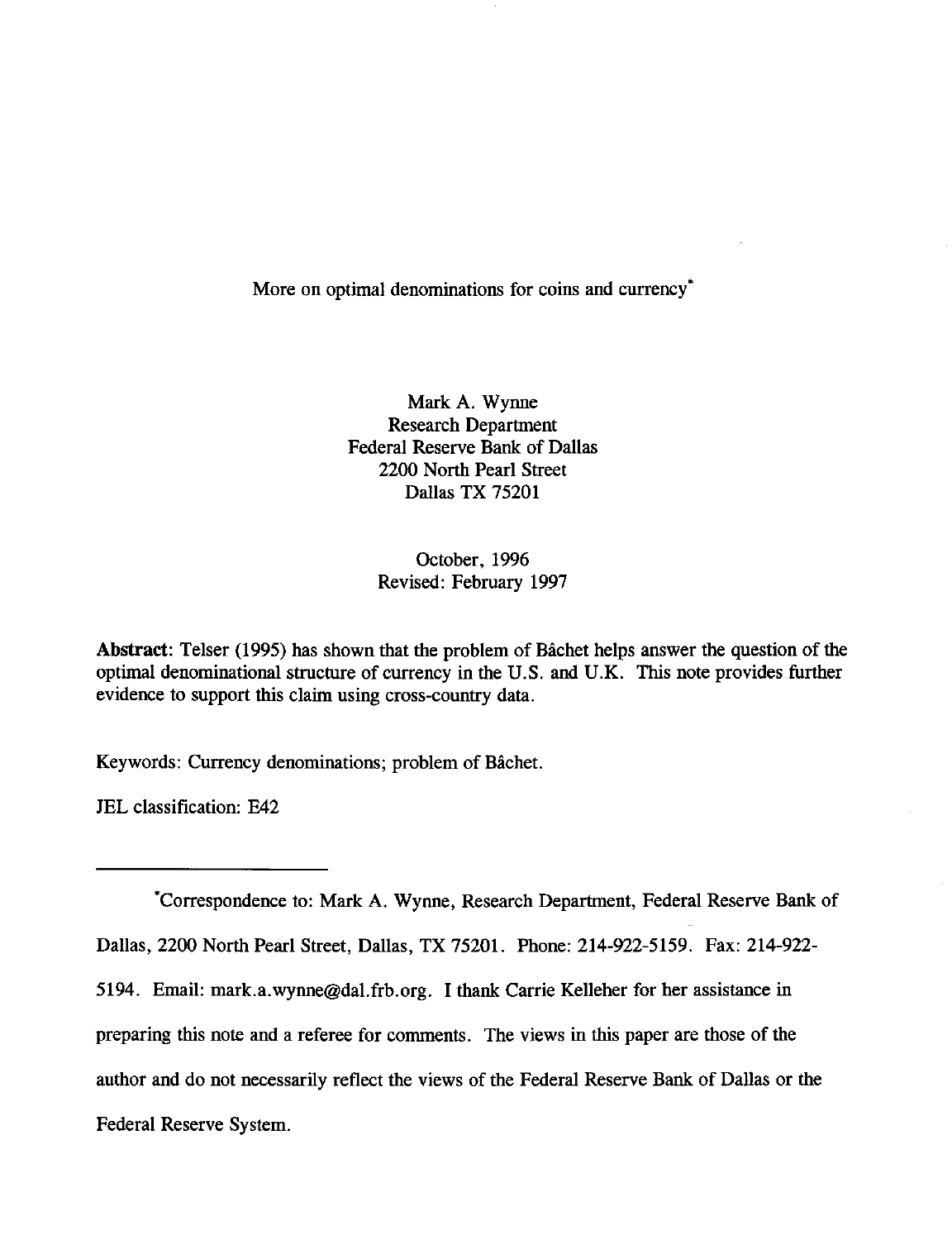## 1. Introduction

In a recent communication Telser (1995) argued that the problem of Bichet can shed light on the problem of choosing denominations for coins and currency. The relevant version of the problem of Bâchet is the one that seeks the smallest number of weights capable of weighing any unknown quantity up to some prespecified amount to a given degree of accuracy, using a two pan balance and allowing the weights to be placed in either pan. The solution to the problem is weights that are powers of three, and a system of  $k$  such weights allows one to weigh any quantity up to  $(3^{k+1}-1)/2$ . The analogy with the problem of choosing denominatiors for coins and currency is obvious. The unknown quantity to be weighed can be viewed as the nominal value of a cash transaction; allowing the weights to be placed in either pan corresponds to the ability to make change. Tetser argues that a "proclivity for the decimal system" means that the optimal denominations rnay deviate from those observed in reality, but then goes on to show that for the denominations of U.S. coins and currency that circulate (i.e. excluding the 50 cent coin and the \$2 bill) the face value of each denomination is on average three times the face value of the denomination below it.

#### 2. Currency Denominations Around the World.

This striking conformity between the predictions of the simple theory and what we observe in the U.S. currency system raises the question of whether we see a similar conformity when we look across a larger group of countries. A useful source of data for addressing this question is the Statesman's Yearbook (Hunter (1994)), which includes among other information about countries details on the units and denominations of each country's

 $\mathbf{I}$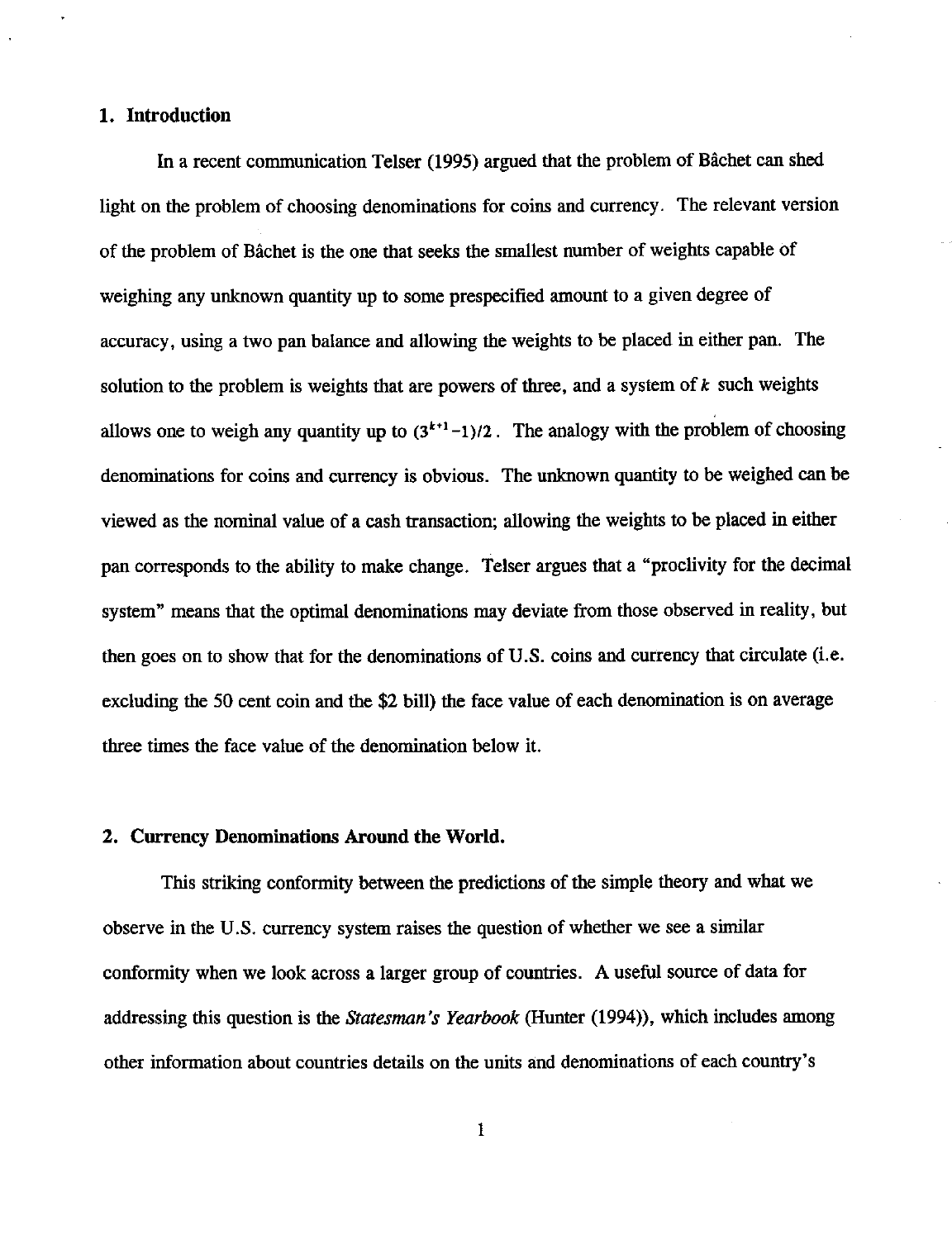currency. An important caveat accompanying this data is that we cannot identify denominations that are issued but do not circulate.

A cursory analysis of the data (which is too space consuming to be presented here but is available on request from the author) reveals that the so called *binary-decimal system* (consisting of the triplets  $\{0.01, 0.02, 0.05\}$ ,  $\{0.10, 0.20, 0.50\}$ ,  $\{1, 2, 5\}$ ,  $\{10, 20, 50\}$ , {100, 20O, 500} etc.) is by far the most prevalent system of currency denominations that we observe. For 20 of the 156 countries listed, the binary-decimal system completely characterizes the currency system.<sup>1</sup> For another 42, the binary-decimal triplet appears at least twice in the currency system. The binary-decimal triplet appears a lot more frequently than the *fractional-decimal* triplet  $\{1, 2.5, 5\}$ , and none of the countries in the sample has a denominational structure based solely on the fractional-decimal triplet. The countries that come closest are Lebanon (which issues coins of 1,2.5, 5,10, 25, and 50 piastres, and notes of 100, 250, 500, 10,000, 25,000 and 50,000 Lebanese pounds, as well as notes of0.1, 0.5, 1,000, 5,000 and 100,000 Lebanese pounds), Madagascar (which issues coins of 10, 25, 50, 100, and 250 Malagasy francs, and notes of 500, 1,000, 2,500, 5,000, 10,000, and 25,000 Malagasy francs, as well as coins of 1, 2, 5, and 20 Malagasy ftancs), and the Netherlands (which issues coins of l, 2.5, and 5 guilders, and notes of 10, 25, 50, 100, and 250 guilders, as well as low denomination coins of 5, 10, and 25 cents and a high denomination note of 1,000 guilders). For another 10 of the countries the currency system is based exclusively on

<sup>&</sup>lt;sup>1</sup>These countries are Argentina, Australia, Bulgaria, Colombia, Fiji, France, Ghana, Gibraltar, Honduras, Italy, Mexico, Mongolia, New Zealand, Papua New Guinea, Solomon Islands, South Africa, Swaziland, Tonga, Uruguay, and Western Samoa.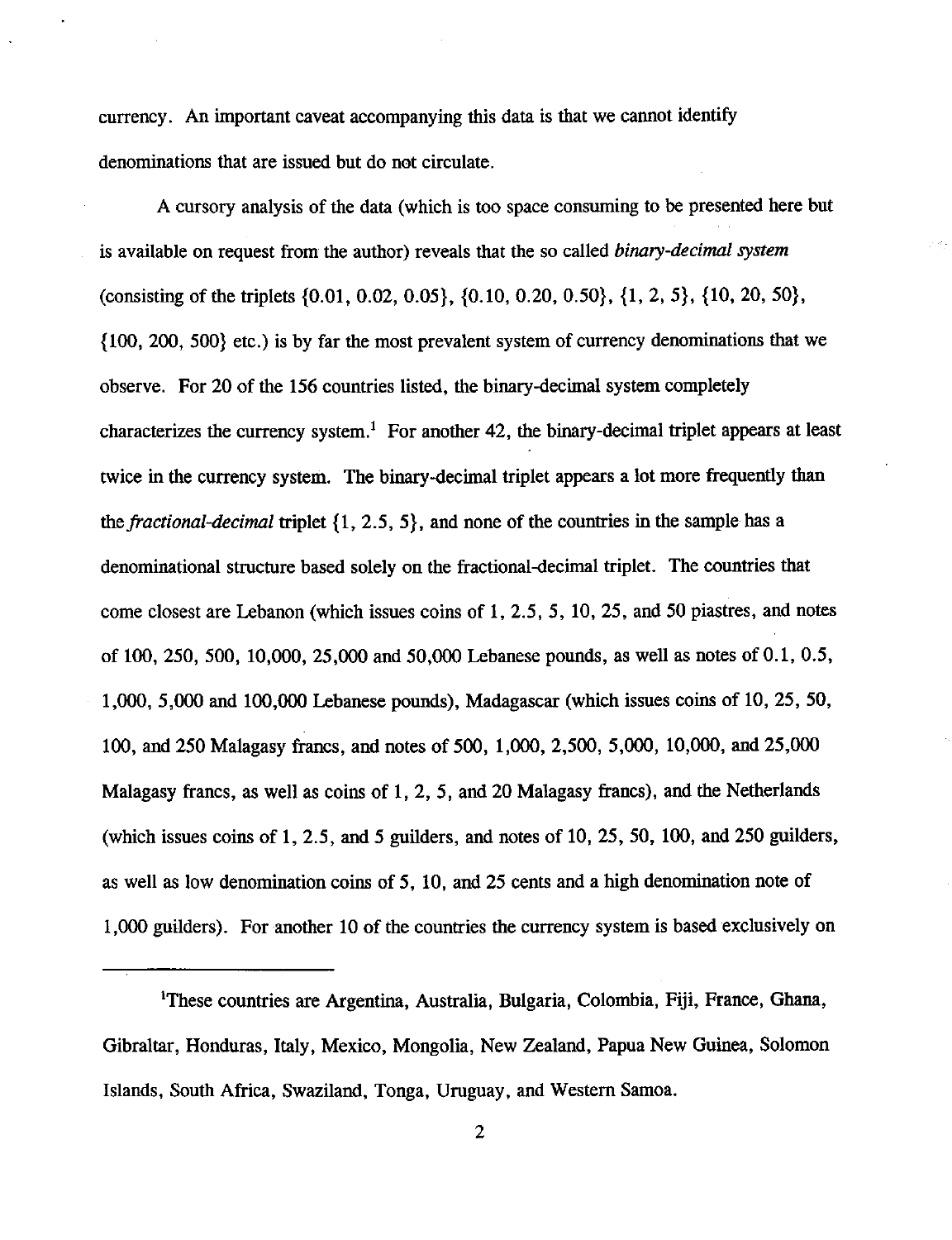the *decimal pair*  $\{1, 5\}$  and multiples thereof (i.e.  $\{0.01, 0.05\}$ ,  $\{0.10, 0.05\}$ ,  $\{1, 5\}$ ,  $\{10, 0.05\}$ s0), {100, s00}, {1000, 50oo}).,

In light of Telser's argument it is striking that only 5 countries have denominations that are either powers or integer multiples of three: Albania issues 3 lek note, the Bahamas issue a 3 Bahamian dollar note, Cuba issues 3 peso note, Romania issues a 3 bani (fractional unit) coin, and Russia issues a 3 rouble note. Burma issues notes at the 15 kyat, 45 kyat and 90 kyat denominations. Before proceeding, we might note that the comparative rarity of notes or coins at denominations that are powers or integer multiples of three does not seem to characterize currency systems of the past. For example, the fractional currency issued in the U.S. during and after the Civil War included notes at the 3¢ and 6¢ denominations. Likewise, almost every issue of Continental currency in the U.S. during the Revolutionary War included notes at the \$3 and \$6 denominations, most issues included a note at the \$30 denomination, the issue of February 17, 1776 included notes at the \$1/6, \$1/3, and \$2/3 denominations, while the last issue (of January 14, 1779) included notes at the \$45 and \$60 denoninations. There were also numerous issues of colonial currency at denominations that were integer multiples of three. $3$ 

<sup>2</sup>These countries are Chile, Comoros, Iceland, Japan, Korea, North Korea, Norway, Paraguay, Taiwan, and Yugoslavia.

<sup>3</sup>See Friedberg (1995) for an introduction to denominations of U.S. paper money. These observations raise the interesting question of why the currency system in the United States evolved away from these denominations to its current structure. A referee points out that a 3-mark coin was also issued in Germany in 1924.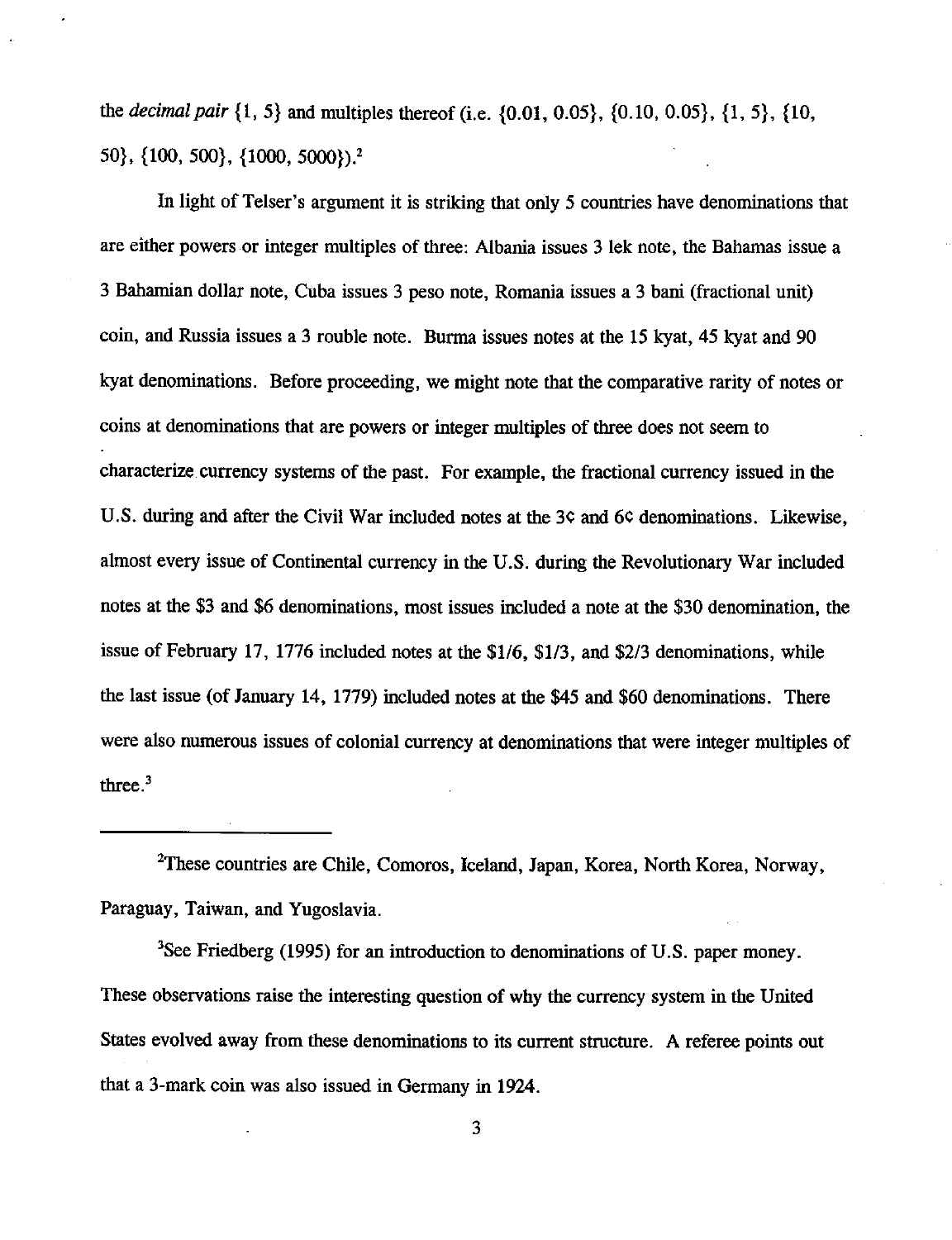So how well does Telser's argument work when we look across countries? Using the data on currency denominatiors, for each country I calculated the ratio of the face value of each denomination to the one immediately below it and then calculated the average multiple for each country. Thus for a country with a denominational structure based exclusively on the binary-decimal triplet with, say, four complete triplets appearing, the sequence of denominations would be 1c, 2c, 5c, 10c, 20c, 50c, \$1, \$2, \$5, \$10, \$20, and \$50. Each denomination has a face value equal to on average 2.2 times the face value of the denomination below it (i.e.  $(2+2.5+2+2+2.5+2+2+2.5+2+2+2.5)/11$ ). Note that the average multiple for a system based on the fractional-decimal triplet with four complete triplets appearing would also be 2.2, and either 2.1 or 2.3 if the system included incomplete triplets.<sup>4</sup> A currency system based on the decimal pair  $\{1, 5\}$  would have an average multiple of 3.5 or 4 depending on whether the system included complete or incomplete pairs.

Figure I is a plot of the histograms of the average multiple for all countries and for the subset of OECD countries. What is remarkable is that the arithmetic mean of the average multiples across countries is exactly equal to three as predicted by Telser! However the histogram also reveals that the distribution is not concentrated around the arithmetic mean, and if anything seems to be bi-modal with peaks at  $2.2$  and  $2.7$ . The former value would be the mean of the distribution if all countries had denominational structures consisting of four binary-decimal triplets, while the latter would be the mean if all countries had denominational structures consisting of four binary-decimal triplets, plus two more denominations at 100 units

<sup>4</sup>Telser (1995) points out that denominations that are powers of two would be optimal if all transactions had to be conducted with exact chanee.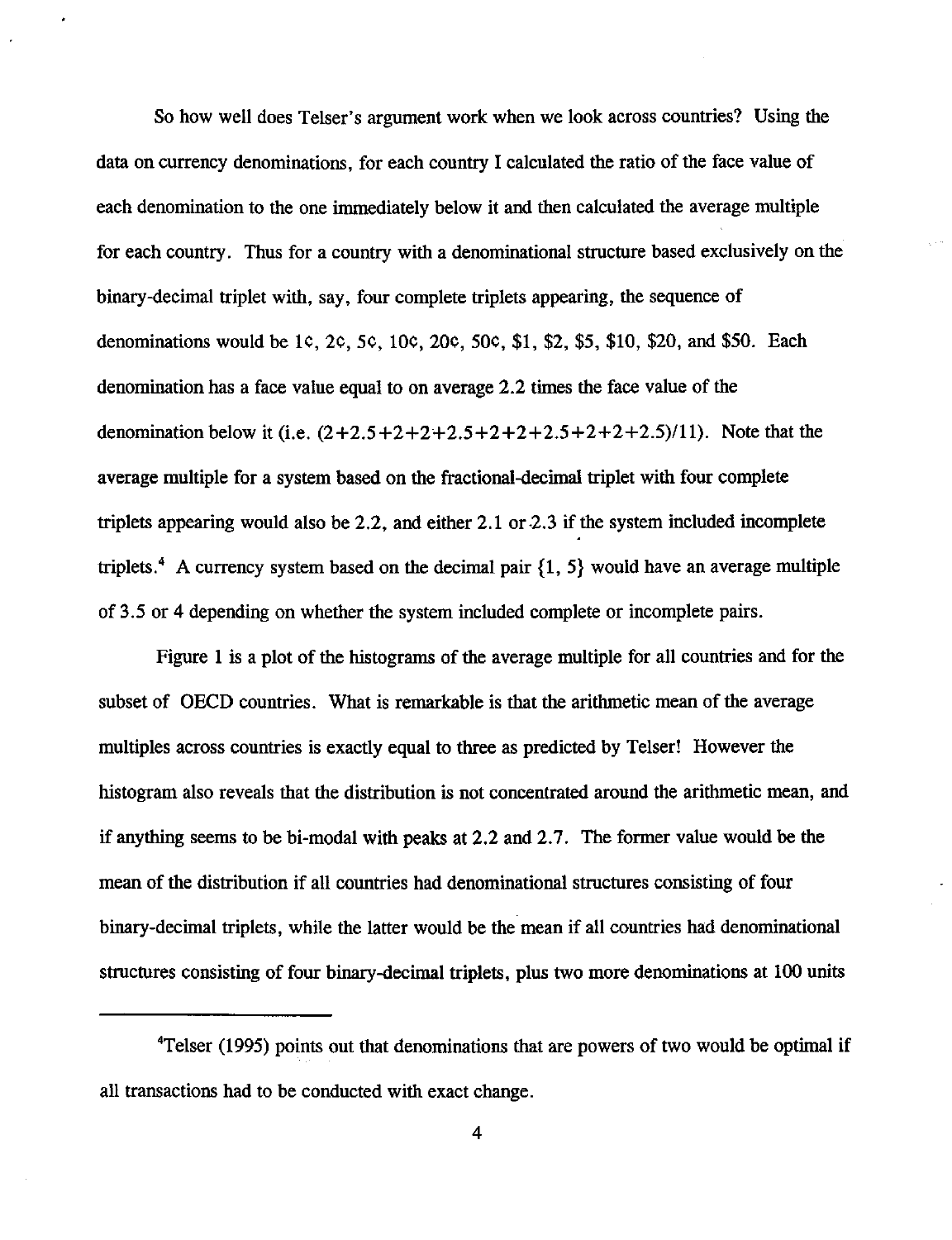and 1000 units.

While it is comparatively rare for two denominations to be separated by a factor of 10, it is not uncommon: thus in Canada the two highest denominations are the C\$100 and C\$1,000 notes, while in Israel the two lowest denomination coins are the 5 and 50 agorot. In no fewer than 17 countries do we find two denominations separated by a factor of l0 or more, and Vanuatu has the distinction of a currency system wherc the highest denomination coin is the 1 vatu, while the lowest denomination note is the 100 vatu! Panel B of Figure I shows what happens when we exclude countries with large "gaps" in their denomination structure from consideration (defined as those countries with at least two denominations separated by a factor of ten or more), and panels C and D present the same information for the subset of OECD countries. Excluding the outliers only marginally reduces the various measures of central tendency.

### 3. Conclusions

The evidence presented here lends support to Telser's (1995) argument that the problem of Bâchet provides insights into the issue of optimal denominations for currency, but also suggests that the observed denominational structures reflect other considerations. For example, the problem of Bichet ignores the fact that mental calculations seem to be easier with binary-decimal or fractional-decimal triplets than with the ternary system that emerges as the solution to the problem. The assumptions that all denominations are equally costly to produce and that the distribution of cash payments is uniform are also at variance with reality. Even under fiat monetary standards, coins are generally more expensive to produce than notes, and

5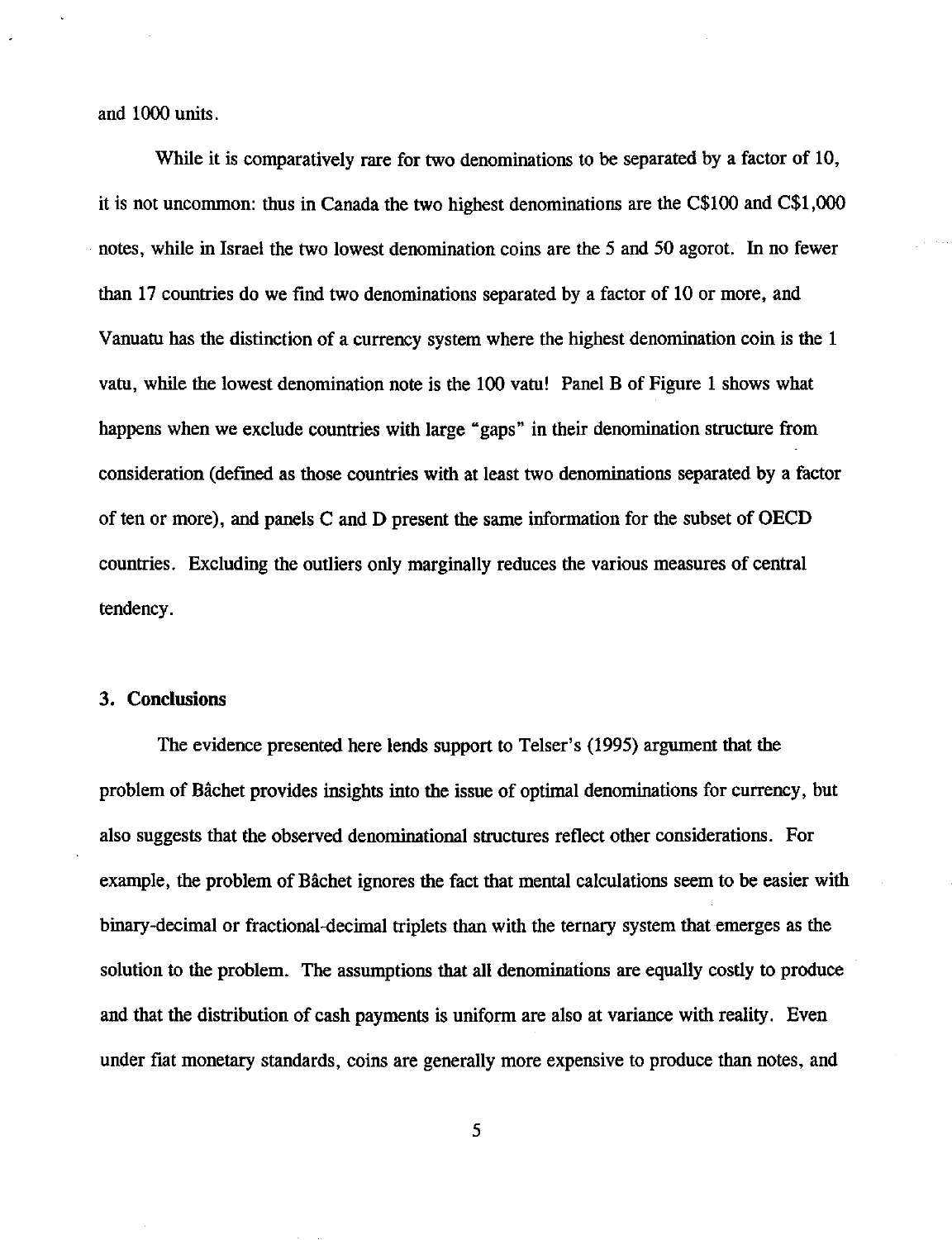the coin-note boundary is determined by trading off these higher costs of production against the savings in terms of lower replacement costs"for coins. This probably has little bearing on the choice of denominations, but the second assumption, that cash transactions are uniformly distributed probably does. Evidence on this question is hard to come by, but Boeschoten and Fase (1989) present evidence that suggests that in the Netherlands at least the distribution follows a lognormal distribution. Finally, the observed denominations probably also reflect the desire of the cash using public to be able to conduct transactions efFrciently, where efftciency is defined (following Cramer (1983)) in terms of minimizing the number of coins and notes that change hands in rhe course of a transaction. A simple numerical comparison of the binary system 1,2,4,8,16,...,2<sup>k</sup> with the ternary system 1,3,9,27,...3<sup>k</sup> for transactions between \$0.01 and \$100.00 shows that in terms of minimizing the number of coins or notes that must change hands if transactions are conducted efficiently, the binary system is indeed superior. The problem of Bâchet provides a partial but incomplete explanation for the denominations of coins and currencv that we observe.

#### Acknowledgments

I thank Carrie Kelleher for her assistance in preparing this note and a referee for comments. The views in this paper are those of the author and do not necessarily reflect the views of the Federal Reserve Bank of Dallas or the Federal Reserve Svstem.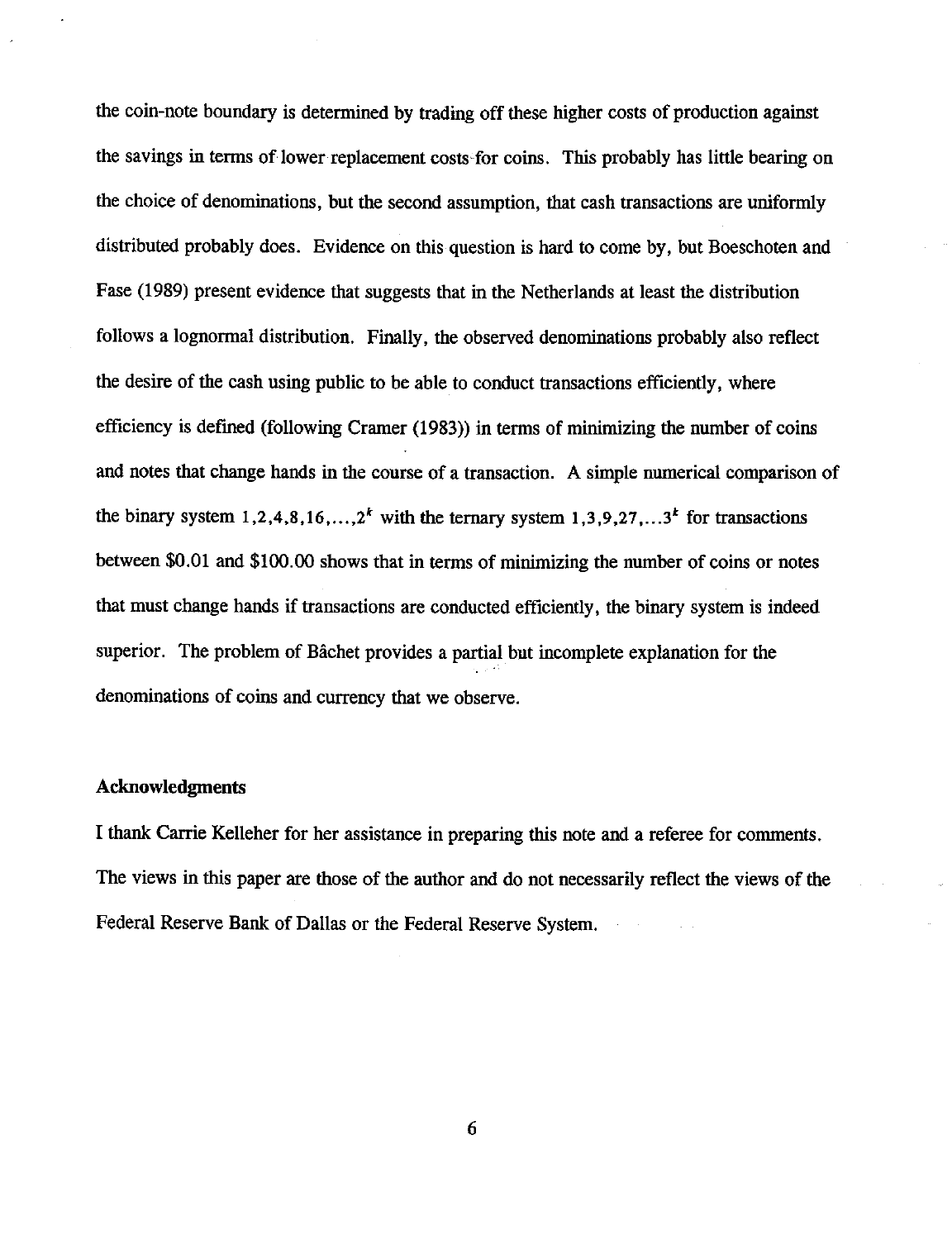#### References

Boeschoten, W.C., and M.M.G. Fase, 1989, "The way we pay with money," Journal of Business and Economic Statistics, volume 7, number 3, July, 319-326.

 $\bar{z}$ 

Cramer, J.S., 1983, 'Currency by denomination," Economics Letters, volume 12,299-303.

Friedberg, Robert, 1995, Paper Money of the United States, Fourteenth Edition, Clifton, NJ: The Coin and Currency Institute, Inc.

Hunter, Brian, ed., 1994, The Statesman's Yearbook, 131st Edition, New York: St. Martin's Press.

Telser, Lester B., 1995, "Optimal denominations for coins and currency," Economics Letters, volume 49, 425-427.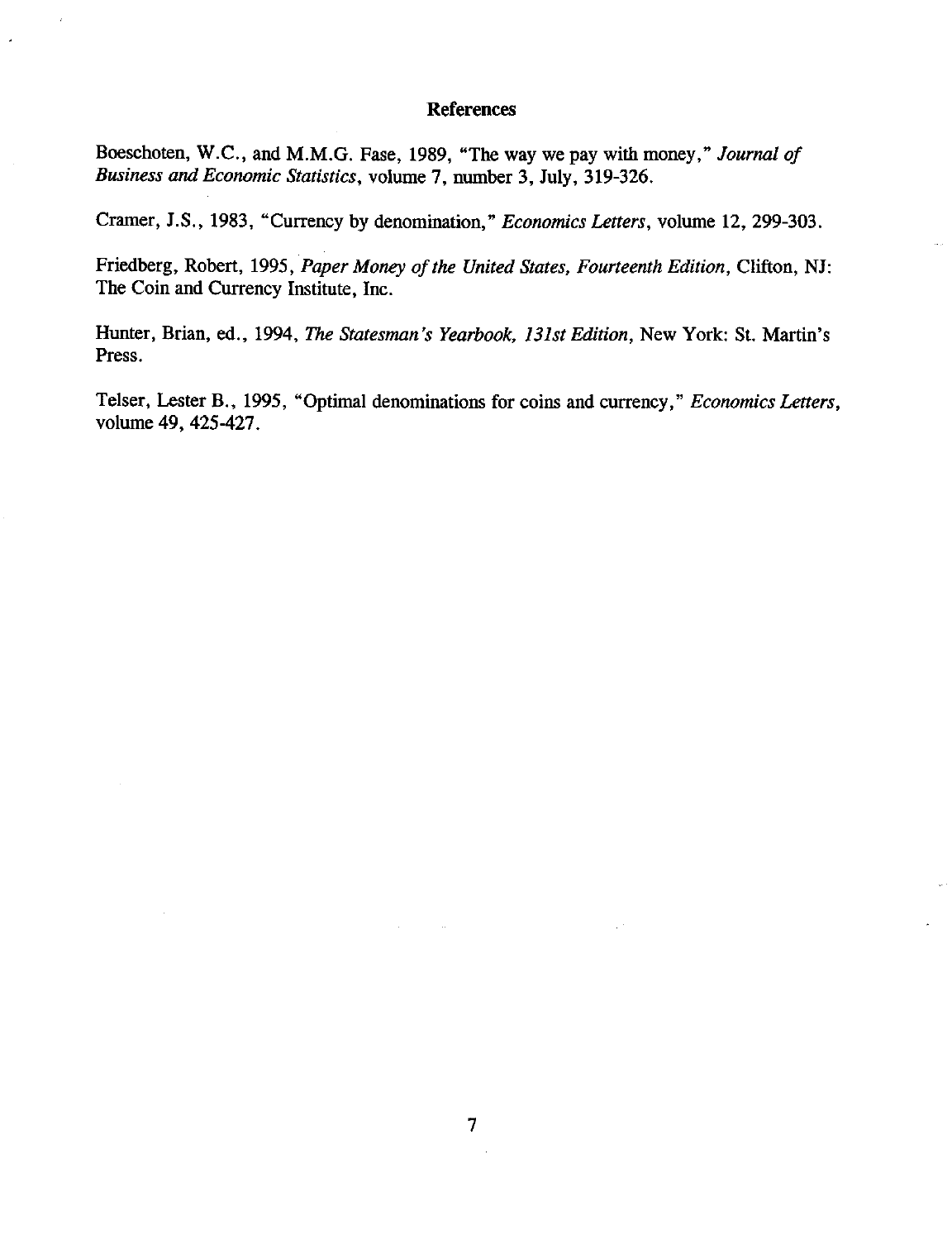Figure

 $\mathcal{F}^{\text{max}}_{\text{max}}$  and



 $\mathcal{L}^{\mathcal{L}}$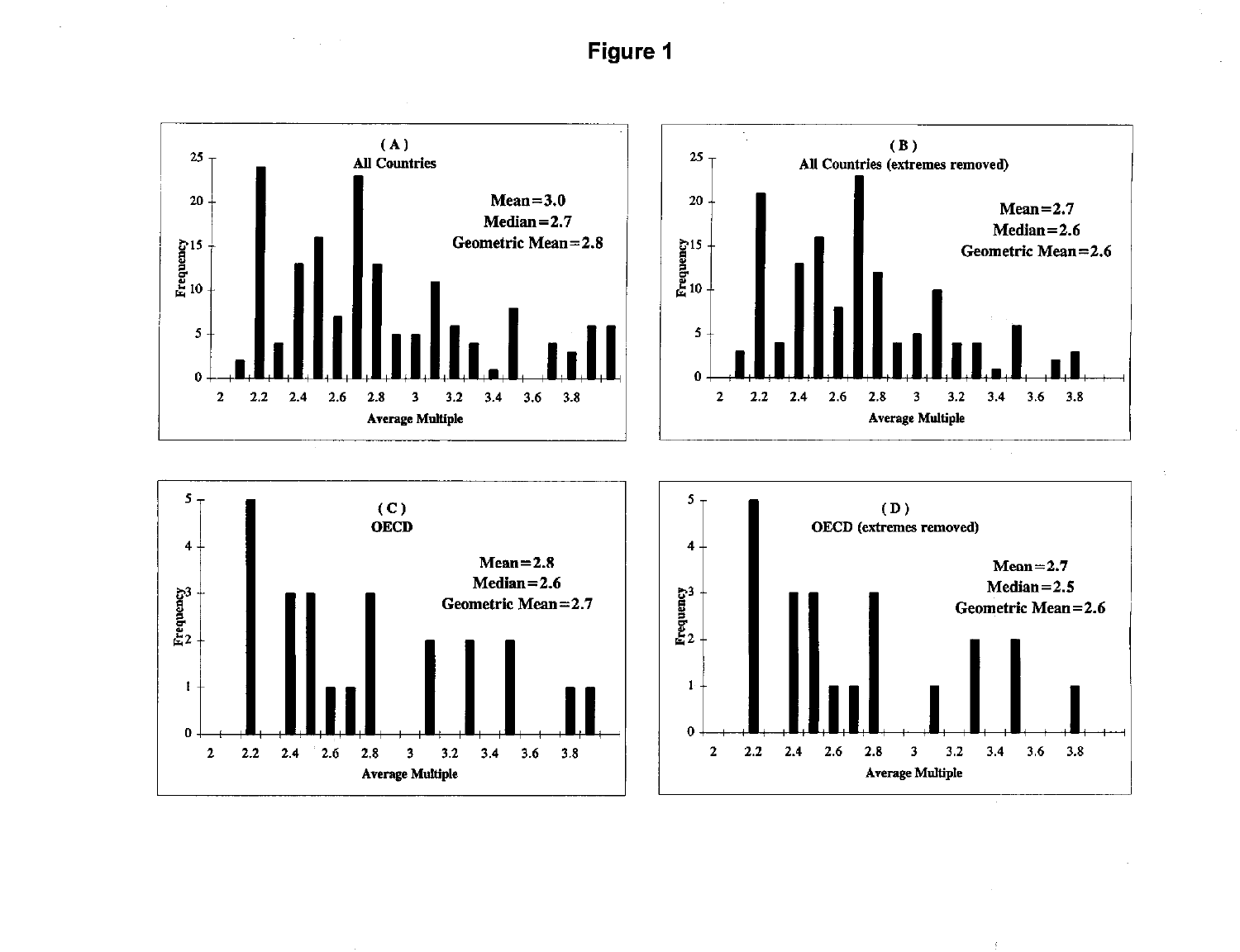#### RESEARCH PAPERS OF THE RESEARCH DEPARTMENT FEDERAL RESERVE BANK OF DALLAS

#### Available, at no charge, from the Research Department Federal Reserve Bank of Dallas, P. O. Bor 655906 Dallas, Texas 75265-5906

Please check the titles of the Research Papers you would like to receive:

- 92OI Are Deep Recessions Followed by Strong Recoveries? (Mark A. Wynne and Nathan S. Balke)
- 9202 The Case of the "Missing M2" (John V. Duca)
- 9203 Immigrant Links to the Home Country: Implications for Trade, Welfare and Factor Rewards (David M. Gould)
- 9204 Does Aggregate Output Have a Unit Root? (Mark A. Wynne)
- 9205 Inflation and Its Variabiliry: A Note (Kenneth M. Emery)
- 9206 Budget Constrained Frontier Measures of Fiscal Equality and Efficiency in Schooling (Shawna Grosskopf, Kathy Hayes, Lori L. Taylor, William Weber)
- 9207 The Effects of Credit Availability, Nonbank Competition, and Tax Reform on Bank Consumer Lending (John V. Duca and Bormie Garrett)
- 9208 On the Future Erosion of the North American Free Trade Agreement (William C. Gruben)
- 9209 Threshold Cointegration (Nathan S. Balke and Thomas B. Fomby)
- 9210 Cointegration and Tests of a Classical Model of Inflation in Argentina, Bolivia, Brazil, Mexico, and Peru (Raul Anibal Feliz and John H. Welch)
- 92Il Nominal Feedback Rules for Monetary Policy: Some Comments (Evan F. Koenig)
- 9212 The Analysis of Fiscal Policy in Neoclassical Models<sup>1</sup> (Mark Wynne)
- 9213 Measuring the Value of School Quality (Lori Taylor)<br>9214 Forecasting Turning Points: Is a Two-State Character
- Forecasting Turning Points: Is a Two-State Characterization of the Business Cycle Appropriate? (Kenneth M. Emery & Evan F. Koenig)
- 9215 Energy Security: A Comparison of Protectionist Policies (Mine K. Yiicel and Carol Dahl)
- 92f6 An Analysis of the Impact of Two Fiscal Policies on the Behavior of a Dynamic Asset Market (Gregory W. Huffman)
- 9301 Human Capital Extemalities, Trade, and Econonic Growth (David Gould and Roy J. Ruffin)
- 93OZ The New Face of Latin America: Financial Flows, Markets, and Institutions in the 1990s (John Welch)
- 9303 A General Two Sector Model of Endogenous Growth with Human and Physical Capital (Eric Bond, Ping Wang, and Chong K. Yip)
- 9304 The Political Economy of School Reform (S. Grosskopf, K. Hayes, L. Taylor, and W. Weber)
- 9305 Money, Output, and Income Velocity (Theodore Palivos and Ping wang)
- 9306 Constructing an Altemative Measure of Changes in Reserve Requirement Ratios (Joseph H. Haslag and Scott E. Hein)
- 9307 Money Demand and Relative Prices During Episodes of Hyperinflation (Ellis W. Tallman and Ping Wang)
- 9308 On Quantity Theory Restrictions and the Signalling Value of the Money Multiplier (Joseph Haslag)
- 9309 The Algebra of Price Stability (Nathan S. Balke and Kenneth M. Emery)
- 9310 Does It Matter How Monetary Policy is Implemented? (Joseph H. Haslag and Scott Hein)
- 9311 Real Effects of Money and Welfare Costs of Inflation in an Endogenously Growing Economy with Transactions Costs (Ping Wang and Chong K. Yip)
- 9312 Borrowing Constraints, Household Debt, and Racial Discrimination in Loan Markets (John V. Duca and Stuart Rosenthal)
- 9313 Default Risk, Dollarization, and Currency Substitution in Mexico (William Gruben and John Welch)
- 9314 Technological Unemployment (W. Michael Cox)
- 9315 Output, Inflation, and Stabilization in a Small Open Economy: Evidence from Mexico (John H. Rogers and Ping Wang)
- 9316 Price Stabilization, Output Stabilization and Coordinated Monetary Policy Actions (Joseph H. Haslag)
- 9317 An Alternative Neo-Classical Growth Model with Closed-Form Decision Rules (Gregory W. Huffman)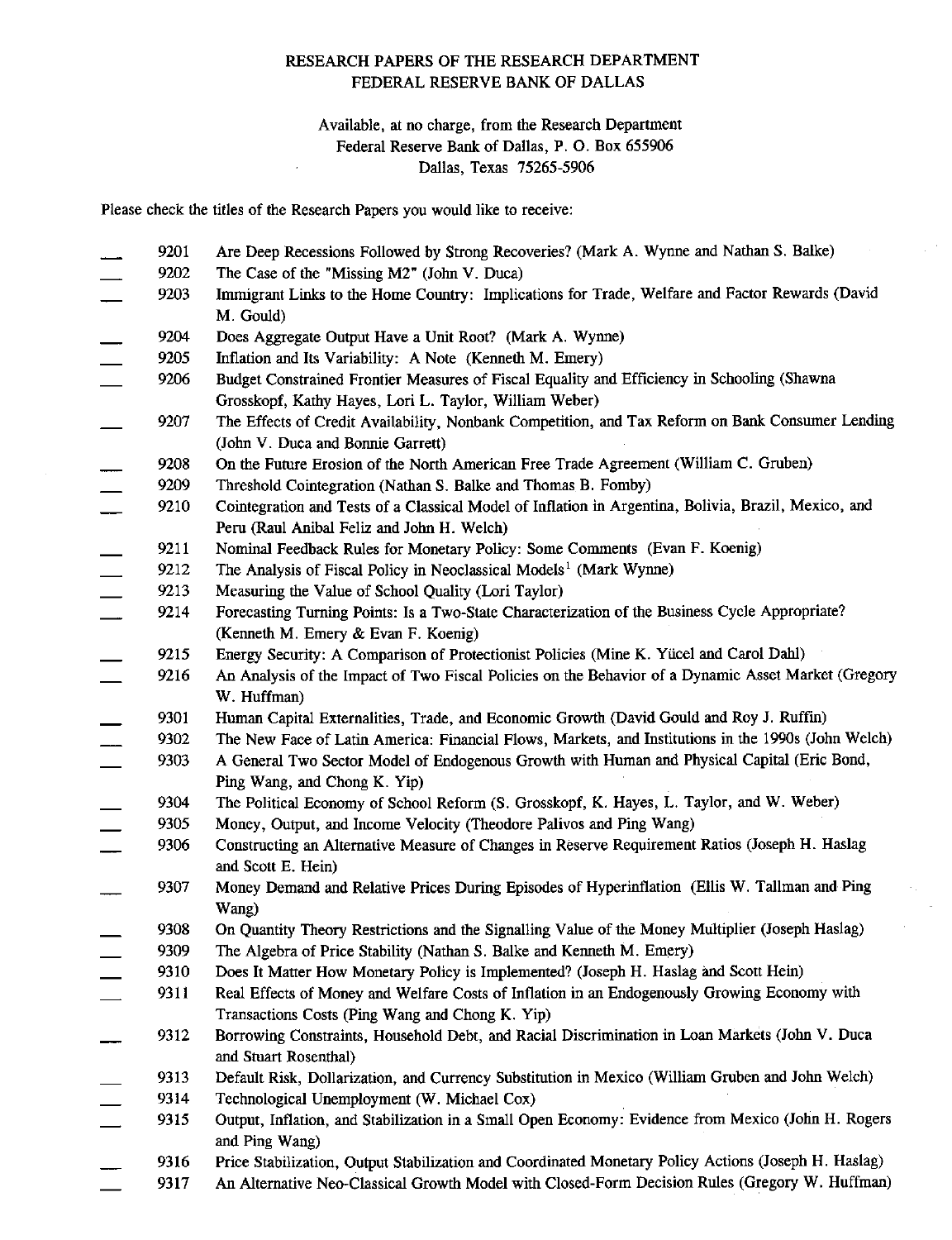|                                                                                                                                                                                                                                                                                                                                                                                                                          | 9318  | Why the Composite Index of Leading Indicators Doesn't Lead (Evan F. Koenig and Kenneth M.<br>Emery)         |
|--------------------------------------------------------------------------------------------------------------------------------------------------------------------------------------------------------------------------------------------------------------------------------------------------------------------------------------------------------------------------------------------------------------------------|-------|-------------------------------------------------------------------------------------------------------------|
|                                                                                                                                                                                                                                                                                                                                                                                                                          | 9319  | Allocative Inefficiency and Local Government: Evidence Rejecting the Tiebout Hypothesis (Lori L.<br>Taylor) |
|                                                                                                                                                                                                                                                                                                                                                                                                                          | 9320  | The Output Effects of Government Consumption: A Note (Mark A. Wynne)                                        |
|                                                                                                                                                                                                                                                                                                                                                                                                                          | 9321  | Should Bond Funds be Included in M2? (John V. Duca)                                                         |
|                                                                                                                                                                                                                                                                                                                                                                                                                          | 9322  | Recessions and Recoveries in Real Business Cycle Models: Do Real Business Cycle Models Generate             |
|                                                                                                                                                                                                                                                                                                                                                                                                                          |       | Cyclical Behavior? (Mark A. Wynne)                                                                          |
|                                                                                                                                                                                                                                                                                                                                                                                                                          | 9323* | Retaliation, Liberalization, and Trade Wars: The Political Economy of Nonstrategic Trade Policy             |
|                                                                                                                                                                                                                                                                                                                                                                                                                          |       | (David M. Gould and Graeme L. Woodbridge)                                                                   |
|                                                                                                                                                                                                                                                                                                                                                                                                                          | 9324  | A General Two-Sector Model of Endogenous Growth with Human and Physical Capital: Balanced                   |
|                                                                                                                                                                                                                                                                                                                                                                                                                          |       | Growth and Transitional Dynamics (Eric W. Bond, Ping Wang, and Chong K. Yip)                                |
|                                                                                                                                                                                                                                                                                                                                                                                                                          | 9325  | Growth and Equity with Endogenous Human Capital: Taiwan's Economic Miracle Revisited (Maw-Lin               |
|                                                                                                                                                                                                                                                                                                                                                                                                                          |       | Lee, Ben-Chieh Liu, and Ping Wang)                                                                          |
|                                                                                                                                                                                                                                                                                                                                                                                                                          | 9326  | Clearinghouse Banks and Banknote Over-issue (Scott Freeman)                                                 |
|                                                                                                                                                                                                                                                                                                                                                                                                                          | 9327  | Coal, Natural Gas and Oil Markets after World War II: What's Old, What's New? (Mine K. Yücel and            |
|                                                                                                                                                                                                                                                                                                                                                                                                                          |       | Shengyi Guo)                                                                                                |
|                                                                                                                                                                                                                                                                                                                                                                                                                          | 9328  | On the Optimality of Interest-Bearing Reserves in Economies of Overlapping Generations (Scott               |
|                                                                                                                                                                                                                                                                                                                                                                                                                          |       | Freeman and Joseph Haslag)                                                                                  |
|                                                                                                                                                                                                                                                                                                                                                                                                                          | 9329* | Retaliation, Liberalization, and Trade Wars: The Political Economy of Nonstrategic Trade Policy             |
|                                                                                                                                                                                                                                                                                                                                                                                                                          |       | (David M. Gould and Graeme L. Woodbridge) (Reprint of 9323 in error)                                        |
|                                                                                                                                                                                                                                                                                                                                                                                                                          | 9330  | On the Existence of Nonoptimal Equilibria in Dynamic Stochastic Economies (Jeremy Greenwood and             |
|                                                                                                                                                                                                                                                                                                                                                                                                                          |       | Gregory W. Huffman)                                                                                         |
|                                                                                                                                                                                                                                                                                                                                                                                                                          | 9331  | The Credibility and Performance of Unilateral Target Zones: A Comparison of the Mexican and                 |
|                                                                                                                                                                                                                                                                                                                                                                                                                          |       | Chilean Cases (Raul A. Feliz and John H. Welch)                                                             |
|                                                                                                                                                                                                                                                                                                                                                                                                                          | 9332  | Endogenous Growth and International Trade (Roy J. Ruffin)                                                   |
|                                                                                                                                                                                                                                                                                                                                                                                                                          | 9333  | Wealth Effects, Heterogeneity and Dynamic Fiscal Policy (Zsolt Becsi)                                       |
|                                                                                                                                                                                                                                                                                                                                                                                                                          | 9334  | The Inefficiency of Seigniorage from Required Reserves (Scott Freeman)                                      |
|                                                                                                                                                                                                                                                                                                                                                                                                                          | 9335  | Problems of Testing Fiscal Solvency in High Inflation Economies: Evidence from Argentina, Brazil,           |
|                                                                                                                                                                                                                                                                                                                                                                                                                          |       | and Mexico (John H. Welch)                                                                                  |
|                                                                                                                                                                                                                                                                                                                                                                                                                          | 9336  | Income Taxes as Reciprocal Tariffs (W. Michael Cox, David M. Gould, and Roy J. Ruffin)                      |
|                                                                                                                                                                                                                                                                                                                                                                                                                          | 9337  | Assessing the Economic Cost of Unilateral Oil Conservation (Stephen P.A. Brown and Hillard G.               |
|                                                                                                                                                                                                                                                                                                                                                                                                                          |       | Huntington)                                                                                                 |
|                                                                                                                                                                                                                                                                                                                                                                                                                          | 9338  | Exchange Rate Uncertainty and Economic Growth in Latin America (Darryl McLeod and John H.                   |
|                                                                                                                                                                                                                                                                                                                                                                                                                          |       | Welch)                                                                                                      |
|                                                                                                                                                                                                                                                                                                                                                                                                                          | 9339  | Searching for a Stable M2-Demand Equation (Evan F. Koenig)                                                  |
|                                                                                                                                                                                                                                                                                                                                                                                                                          | 9340  | A Survey of Measurement Biases in Price Indexes (Mark A. Wynne and Fiona Sigalla)                           |
|                                                                                                                                                                                                                                                                                                                                                                                                                          | 9341  | Are Net Discount Rates Stationary?: Some Further Evidence (Joseph H. Haslag, Michael                        |
|                                                                                                                                                                                                                                                                                                                                                                                                                          |       | Nieswiadomy, and D. J. Slottje)                                                                             |
|                                                                                                                                                                                                                                                                                                                                                                                                                          | 9342  | On the Fluctuations Induced by Majority Voting (Gregory W. Huffman)                                         |
|                                                                                                                                                                                                                                                                                                                                                                                                                          | 9401  | Adding Bond Funds to M2 in the P-Star Model of Inflation (Zsolt Becsi and John Duca)                        |
|                                                                                                                                                                                                                                                                                                                                                                                                                          | 9402  | Capacity-Utilization and the Evolution of Manufacturing Output: A Closer Look at the "Bounce-Back           |
|                                                                                                                                                                                                                                                                                                                                                                                                                          |       | Effect" (Evan F. Koenig)                                                                                    |
|                                                                                                                                                                                                                                                                                                                                                                                                                          | 9403  | The Disappearing January Blip and Other State Employment Mysteries (Frank Berger and Keith R.               |
|                                                                                                                                                                                                                                                                                                                                                                                                                          |       | Phillips)                                                                                                   |
|                                                                                                                                                                                                                                                                                                                                                                                                                          | 9404  | Energy Policy: Does it Achieve its Intended Goals? (Mine Yücel and Shengyi Guo)                             |
|                                                                                                                                                                                                                                                                                                                                                                                                                          | 9405  | Gruben)<br>Protecting Social Interest in Free Invention (Stephen P.A. Brown and William C.                  |
| $\begin{array}{c c c c c} \hline \textbf{1} & \textbf{1} & \textbf{1} & \textbf{1} & \textbf{1} & \textbf{1} & \textbf{1} & \textbf{1} & \textbf{1} & \textbf{1} & \textbf{1} & \textbf{1} & \textbf{1} & \textbf{1} & \textbf{1} & \textbf{1} & \textbf{1} & \textbf{1} & \textbf{1} & \textbf{1} & \textbf{1} & \textbf{1} & \textbf{1} & \textbf{1} & \textbf{1} & \textbf{1} & \textbf{1} & \textbf{1} & \textbf{1}$ | 9406  | The Dynamics of Recoveries (Nathan S. Balke and Mark A. Wynne)                                              |
|                                                                                                                                                                                                                                                                                                                                                                                                                          | 9407  | Fiscal Policy in More General Equilibriium (Jim Dolman and Mark Wynne)                                      |
|                                                                                                                                                                                                                                                                                                                                                                                                                          | 9408  | On the Political Economy of School Deregulation (Shawna Grosskopf, Kathy Hayes, Lori Taylor, and            |
|                                                                                                                                                                                                                                                                                                                                                                                                                          |       | William Weber)                                                                                              |
|                                                                                                                                                                                                                                                                                                                                                                                                                          | 9409  | The Role of Intellectual Property Rights in Economic Growth (David M. Gould and William C.                  |
|                                                                                                                                                                                                                                                                                                                                                                                                                          |       | Gruben)                                                                                                     |

 $\mathcal{A}^{\mathcal{A}}$ 

 $\frac{1}{2} \frac{1}{2} \frac{1}{2} \frac{1}{2} \frac{1}{2} \frac{1}{2}$ 

 $\frac{1}{\Delta} \frac{1}{\epsilon}$ 

 $\sim 10^{-11}$ 

 $\mathcal{C}$ 

 $\mathcal{A}^{\mathcal{A}}$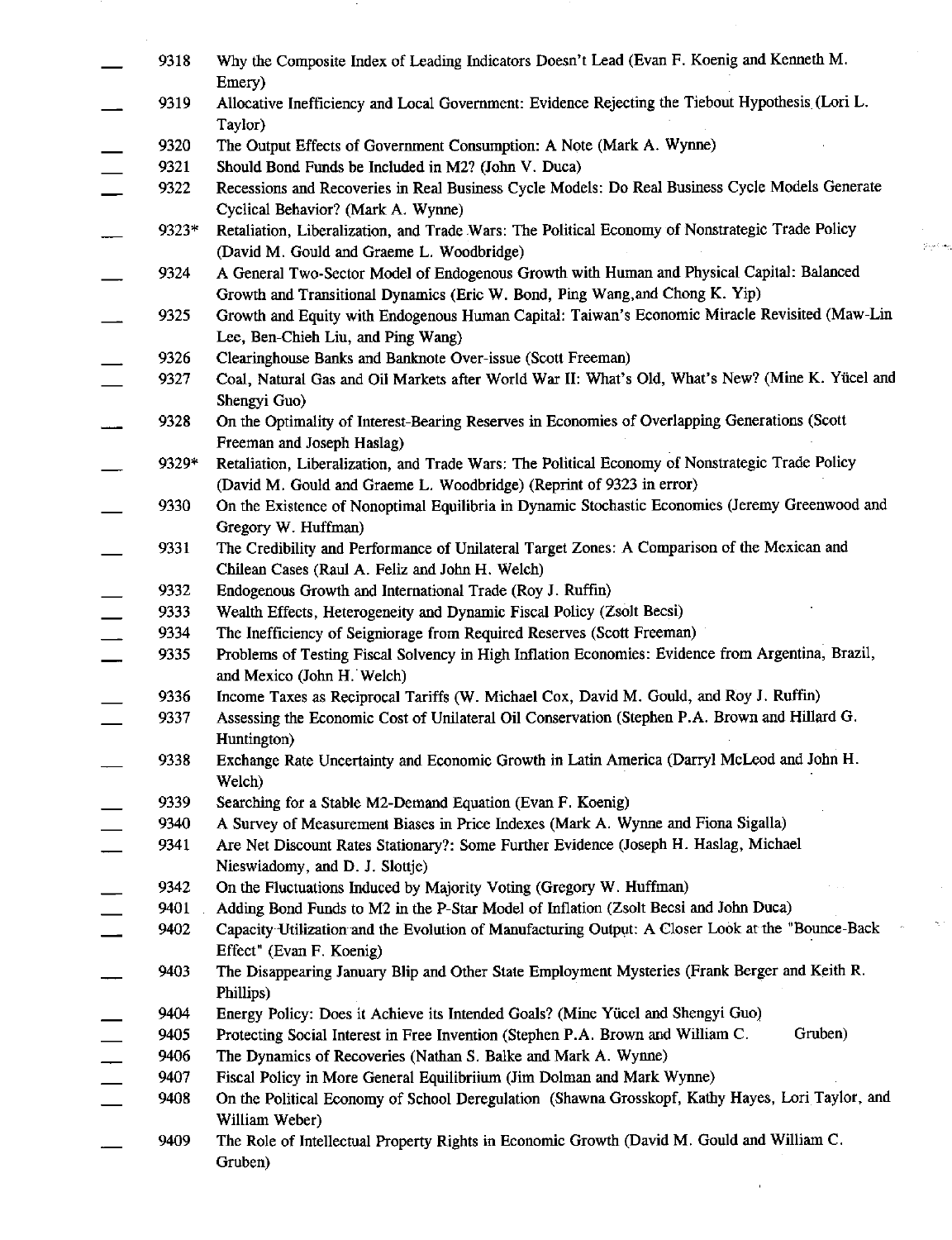9410 U.S. Banks, Competition, and the Mexican Banking System: How Much Will NAFTA Matter? (william C. Gruben, John H. Welch and Jeffery W. Gunther) 9411 Monetary Base Rules: The Currency Caveat (R. W. Hafer, Joseph H. Haslag, and Scott E. Hein) 9412 The Information Content of the Paper-Bill Spread (Kenneth M. Emery) 9413 The Role of Tax Policy in the Boom/Bust Cycle of the Texas Construction Sector (D'Ann Petersen, Keith Phillips and Mine Yücel) 9414 The P\* Model of Inflation, Revisited (Evan F. Koenig) 9415 The Effects of Monetary Policy in a Model with Reserve Requirements (Joseph H. Haslag) 9501 An Equilibrium Analysis of Central Bank Independence and Inflation (Gregory W. Hufftnan) 9502 Inflation and Intermediation in a Model with Endogenous Growth (Joseph H. Haslag) 9503 Country-Bashing Tariffs: Do Bilateral Trade Deficits Matter? (W. Michael Cox ard Roy J. Ruffin) 9504 Building a Regional Forecasting Model Utilizing Long-Term Relationships and Short-Term Indicators (Keith R. Phillips and Chih-Ping Chang) 9505 Building Trade Barriers and Knocking Them Down: The Political Economy of Unilateral Trade Liberalizations (David M. Gould and Graeme L. Woodbridge) 9506 On Competition and School Efficiency (Shawna Grosskopf, Kathy Hayes, Lori L. Taylor and William L. Weber) 9507 Alternative Methods of Corporate Control in Commercial Banks (Stephen Prowse) 9508 The Role of Intratemporal Adjustment Costs in a Multi-Sector Economy (Gregory W. Huffman and Mark A. Wynne) 9509 Are Deep Recessions Followed By Strong Recoveries? Results for the G-7 Countries (Nathan S. Balke and Mark A. Wynne) 9510 Oil Prices and Inflation (Stephen P.A. Brown, David B. Oppedahl and Mine K. Yücel) 9511 A Comparison of Altemative Monetary Environments (Joseph H. Haslag)) 9512 Regulatory Changes and Housing Coefficients (John V. Duca) 9513 The Interest Sensitivity of GDP and Accurate Reg Q Measures (John V. Duca) 9514 Credit Availability, Bank Consumer Lending, and Consumer Durables (John V. Duca and Bonnie Garrett) 9515 Monetary Policy, Banking, and Growth (Joseph H. Haslag) 9516 The Stock Market and Monetary Policy: The Role of Macroeconomic States (Chih-Ping Chang and Huan Zhang) 9517 Hyperinflations and Moral Hazard in the Appropriation of Seigniorage: An Empirical Implementation With A Calibration Approach (Carlos E. Zanzaga) 9518 Targeting Nominal Income: A Closer Look (Evan F. Koenig) 9519 Credit and Economic Activity: Shocks or Propagation Mechanism? (Nathan S. Balke and Chih-Ping Chang) 9601 The Monetary Policy Effects on Seignorage Revenue in a Simple Growth Model (Joseph H. Haslag) 9602 Regional Productivity and Efficiency in the U.S.: Effects of Business Cycles and Public Capital (Dale Boisso, Shawna Grosskopf and Kathy Hayes) 9603 Inflation, Unemployment, and Duration (John V. Duca) 9604 The Response of Local Govemments to Reagan-Bush Fiscal Federalism (D. Boisso, Shawna Grosskopf and Kathy Hayes) 9605 Endogenous Tax Determination and the Distribution of Wealth (Gregory W. Huffman) 9606 An Exploration into the Effects of Dynamic Economic Stabilization (Jim Dolmas and Gregory W. Huffman) 9607 Is Airline Price Dispersion the Result of Careflrl Plaruring or Competitive Forces? (Kathy J. Hayes and Leola B. Ross) 9608 Some Implications of Increased Cooperation in World Oil Conservation (Stephen P.A. Brown and Hillard G. Huntington) 9609 An Equilibrium Analysis of Relative Price Changes and Aggregate Inflation (Nathan S. Balke and Mark A. Wynne)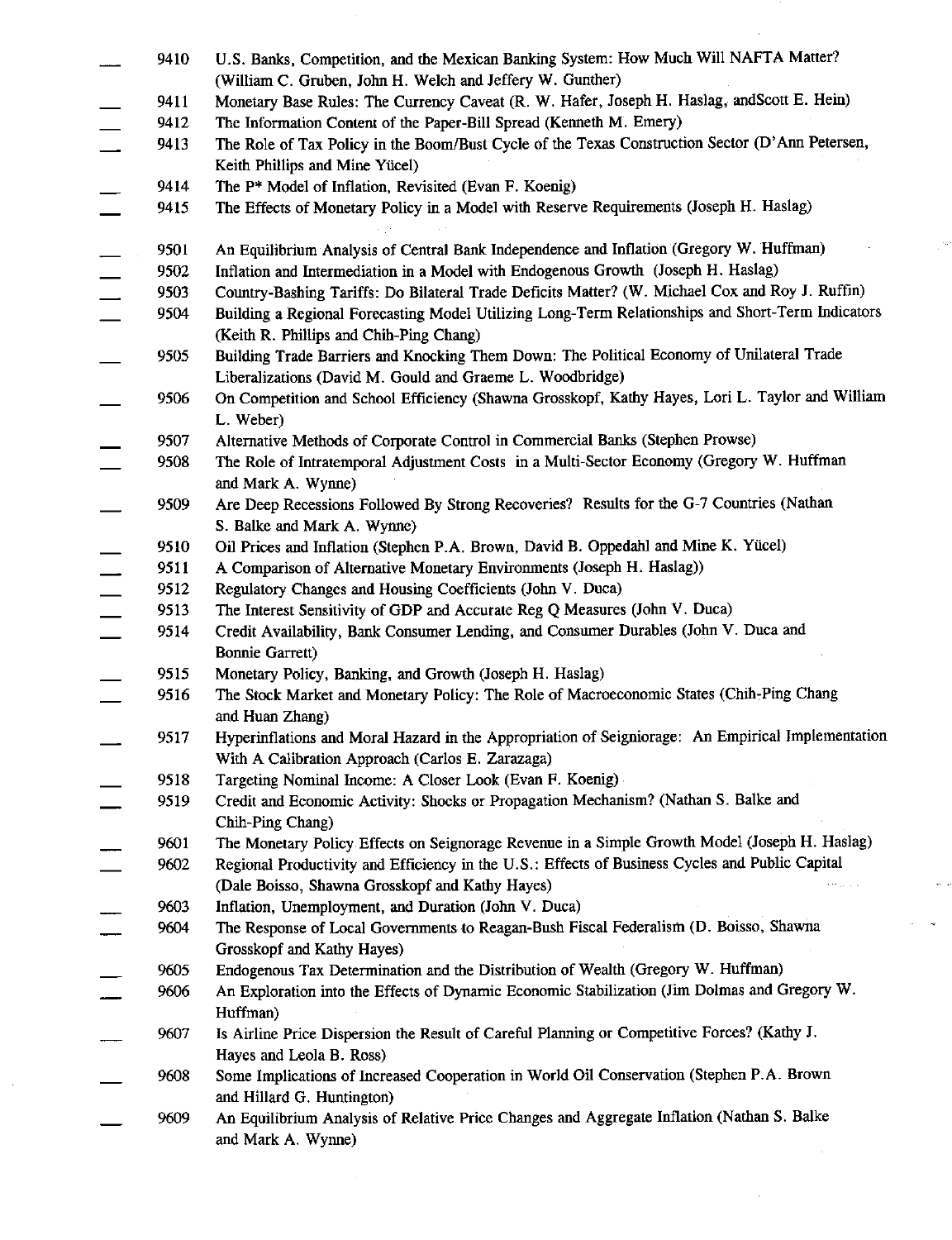- 9610 What's Good for GM...? Using Auto Industry Stock Returns to Forecast Business Cycles and Test the Q-Theory of Investment (Gregory R. Duffee and Stephen Prowse)
- 9611 Does the Choice of Nominal Anchor Matter? (David M. Gould)
- 9612 The Policy Sensitivity of Industries and Regions (Lori L. Taylor and Mine K. Yücel)
- 9613 Oil Prices and Aggregate Economic Activity: A Study of Eight OECD Countries (Stephen P.A. Brown, David B. Oppedahl and Mine K. Yücel)
- 9614 The Effect of the Minimum Wage on Hours of Work (Madeline Zavodny)
- 9615 Aggregate Price Adjusrment: The Fischerian Altemative (Evan F. Koenig)
- 9701 Nonlinear Dynamics and Covered Interest Rate Parity (Nathan S. Balke and Mark E. Wohar)
- 9702 More on Optimal Denominations for Coins and Currency (Mark A. Wynne)

| Name:                                                                              | Organization:             |  |
|------------------------------------------------------------------------------------|---------------------------|--|
| Address:                                                                           | City, State and Zip Code: |  |
| No<br>Yes<br>Please add me to your mailing list to receive future Research Papers: |                           |  |